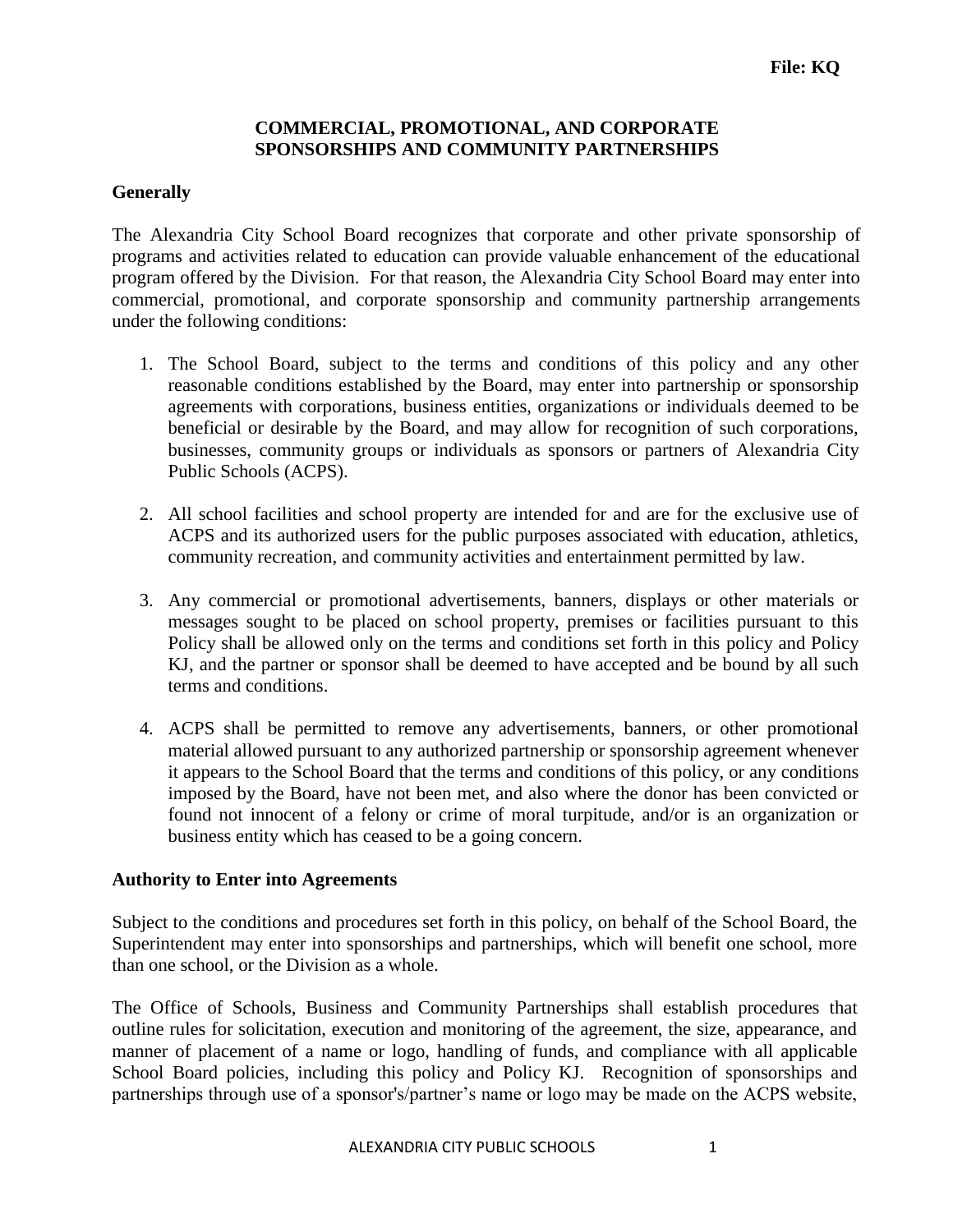webpages, television, and school structures, subject to the approval of the Superintendent.

The Superintendent shall notify the School Board of his or her intent to enter into a sponsorship or partnership.

## **Requirements**

The Superintendent shall establish procedures governing the criteria for selection of sponsors and partners. For sponsorship or partnership opportunities with a value of less than \$5,000, the Superintendent may solicit or authorize his/her designee to solicit proposals. For opportunities with a value of \$5,000 or more, the Division will make public notice of potential sponsorship or partnership opportunities, and will allow a reasonable amount of time for potential sponsors or partners to submit proposals.

Any agreement to enter into an educational sponsorship or educational partnership will be in writing and will delineate the scope of the project, responsibilities of each party, data sharing authority, evaluation criteria, and timeline.

The written agreement shall also include:

- 1. A statement of the educational purpose for the relationship.
- 2. A statement that the School Board has the right to terminate the agreement without penalty if it determines that the agreement is having an adverse impact on the educational experience of students, including without limitation if developments occur such that the sponsorship or partnership involves one or more of the prohibitions below.
- 3. A statement that if an agreement is terminated because of an adverse impact on the educational experience of students, or any violation of the conditions provided below, no other agreement for an educational partnership or sponsorship will be entered into between the School Board and the partner or sponsor whose agreement has been terminated for a specified period of time.
- 4. A statement detailing the specific benefits to the school or school division from the agreement.
- 5. A statement clearly defining the roles, expectations, rights, and responsibilities of all parties to the agreement. This statement shall include a statement of whether the agreement permits the sponsor or partner to advertise in connection with the agreement and if so, the extent of such advertising. Any advertising must be consistent with Policy KJ.
- 6. A statement clearly defining whether the agreement creates any exclusive rights for the sponsor or partner and, if such rights are created, clearly defining those rights. If no exclusive rights are created, the agreement shall include a statement that the existence of the sponsorship or partnership will not limit the discretion of the School Board or its personnel in the use of sponsored or non-sponsored materials.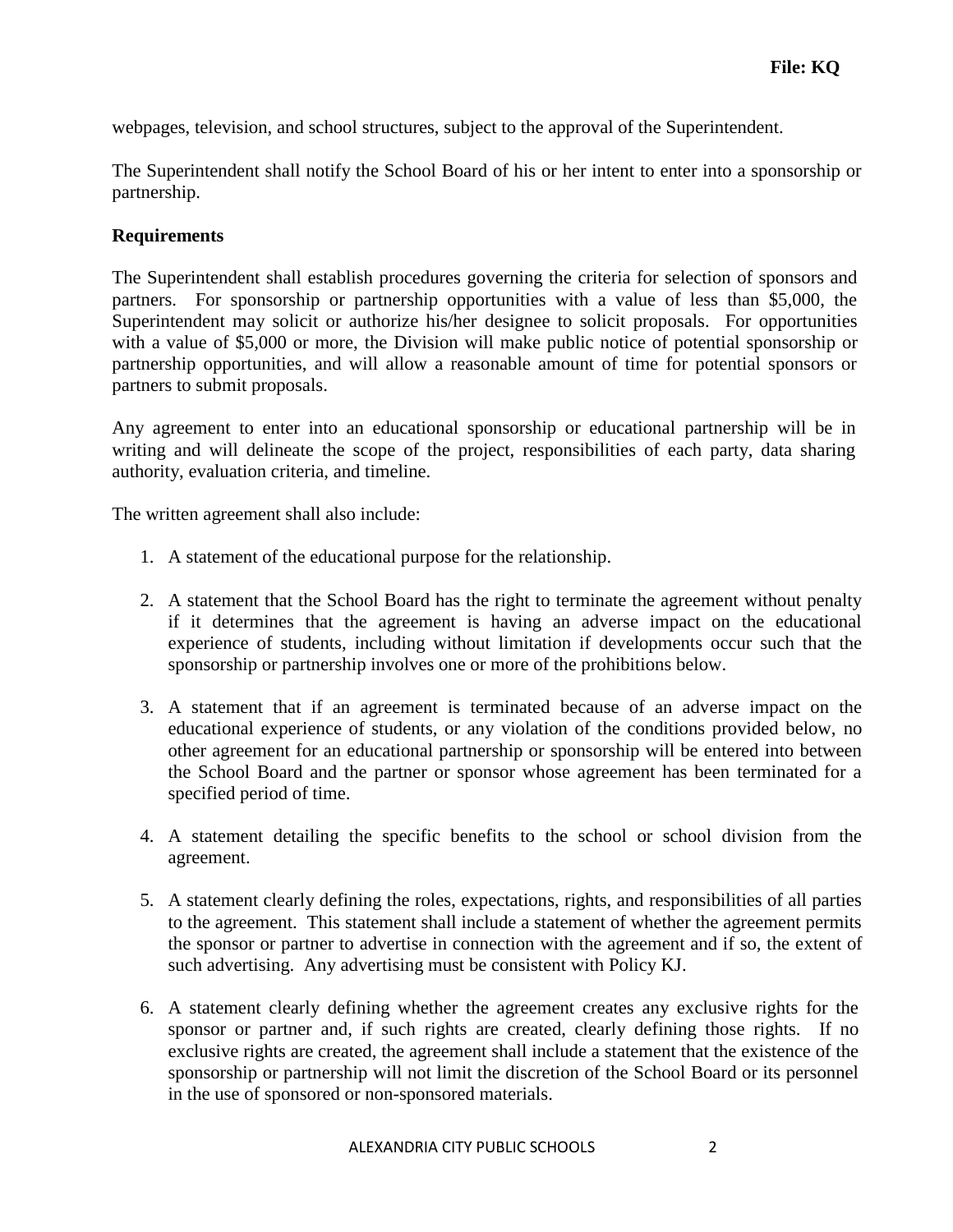- 7. The duration of the agreement.
- 8. A statement that the school or School Board retains the exclusive right to authorize the use of its name, logo, or other similar information.
- 9. A statement that the school or School Board must approve its identification as a partner or co-sponsor in all publicity materials.
- 10. A statement of the monetary value to be received by the school or school division pursuant to the agreement.
- 11. A statement defining how the benefits arising from agreement will be distributed.
- 12. A statement of the basis on which students will be permitted to participate in the program or otherwise benefit from the agreement.
- 13. A statement that the sponsor or partner assumes the responsibility for obtaining the consent of any student or School Board employee whose likeness may appear in any materials disseminated by the partner or sponsor.
- 14. A statement disclosing any relationship between the sponsor or partner, or any of its employees or major stockholders, and any student, School Board employee, School Board member, or the Superintendent.
- 15. A statement that all partnerships and sponsorships will be consistent with all federal and state laws, local ordinances and School Board policies and regulations and with all preexisting School Board contracts.
- 16. A statement that no partnership or sponsorship shall exploit any student or School Board employee.
- 17. A statement that no sponsor or partner shall be permitted to collect personal information, including names, addresses or telephone numbers of students or School Board employees because of the partnership or sponsorship.
- 18. A statement that any curriculum materials provided pursuant to the agreement will be held to the same standards as other curriculum materials.
- 19. A statement that any participation by any student or School Board employee in any activity established pursuant to the agreement will be purely voluntary.
- 20. A statement that the partner or sponsor will provide a statement consistent with Va. Code §22.1-296.1 for all persons who will have direct contact with students on school property during regular school hours or during school-sponsored activities.